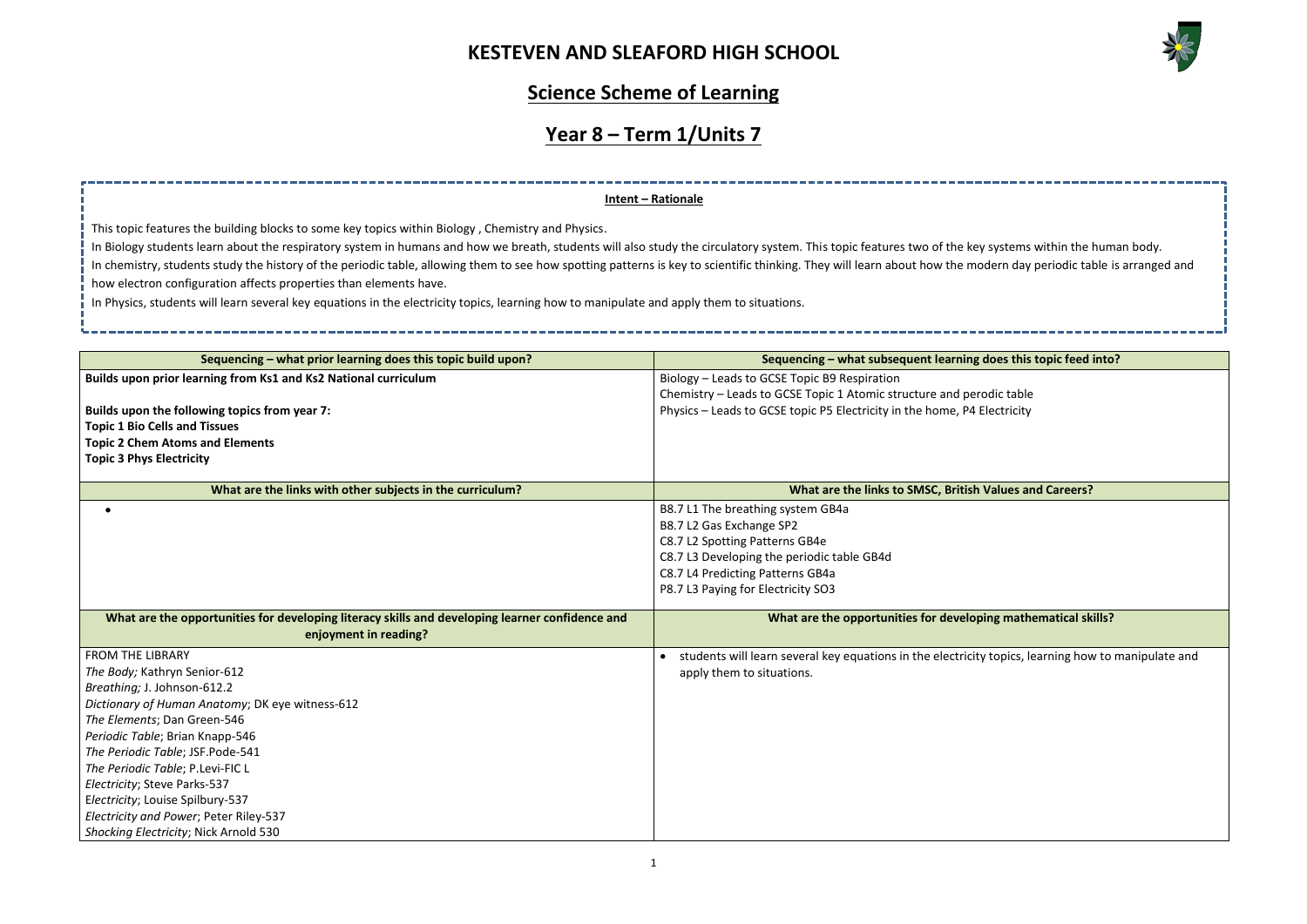

Frankenstein; Mary Shelley-FIC S

#### **Science Scheme of Learning**

#### **Year 8 – Term 1/Units 7**

**Intent – Concepts**

**What knowledge will students gain and what skills will they develop as a consequence of this topic?**

**Know**

Identify the groups and periods on the Periodic Table State that opposite charges attract and negative charges repel Recall the equation that links charge, current and time Recall the equation that links power, current and voltage Recall the equation that links energy, power and time

**Apply**

Describe that elements in the same group have similar properties Describe how the electron structure of an atom is linked to its chemical properties and its place on the Periodic Table Describe how some metals react with cold water and link this to their electron configuration Describe how ideas about classifying elements changed over time Describe the main contributions made by Döbereiner, Newlands and Mendeleev Describe the properties of the elements in group 7

Describe the symptoms of asthma

Describe how gases diffuse to and from our blood in our lungs

Describe how gas exchange occurs in other organisms

Describe how we breathe

Describe the structure of the heart and how it works Describe the four components that make up our blood

Describe the structure of the breathing system

Describe how some objects can be charged by friction

Describe how lightning is generated in a storm cloud

Use the equation that links charge, current and time

Calculate the cost of domestic electricity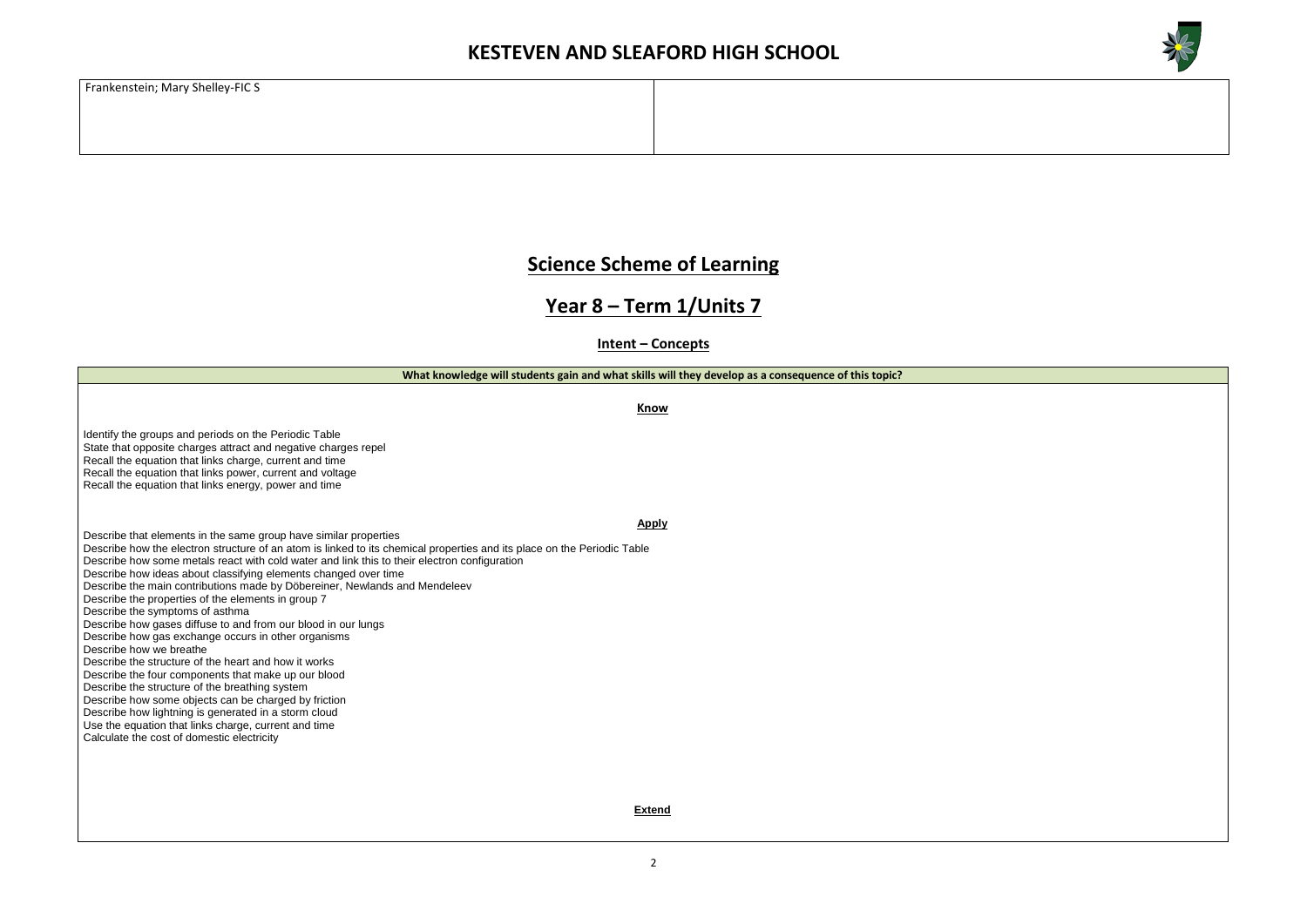

Make predictions about an unknown element from its position in the periodic table Explain how the breathing system is adapted Use and rearrange the equation that links power, current and voltage Use and rearrange the equation that links power, energy and time

#### are available for assessing the progress of **students?**

|                                      | What subject specific language will be used and developed in this topic?                                                                                                                      | <b>What opportunities</b> |
|--------------------------------------|-----------------------------------------------------------------------------------------------------------------------------------------------------------------------------------------------|---------------------------|
|                                      |                                                                                                                                                                                               |                           |
|                                      |                                                                                                                                                                                               |                           |
|                                      |                                                                                                                                                                                               |                           |
|                                      |                                                                                                                                                                                               |                           |
|                                      |                                                                                                                                                                                               |                           |
|                                      |                                                                                                                                                                                               |                           |
|                                      |                                                                                                                                                                                               |                           |
|                                      |                                                                                                                                                                                               |                           |
|                                      |                                                                                                                                                                                               |                           |
|                                      |                                                                                                                                                                                               |                           |
|                                      |                                                                                                                                                                                               |                           |
|                                      |                                                                                                                                                                                               |                           |
|                                      |                                                                                                                                                                                               |                           |
| Abdomen                              | In mammals, this is the lower part of the torso (body). The abdomen starts below the diaphragm, which separates the<br>abdomen from the thorax (chest). The abdomen finishes with the pelvis. |                           |
|                                      |                                                                                                                                                                                               |                           |
| Alveolus (plural                     | A single air sac in the lungs where gaseous exchange takes place between the blood and the air in the lungs. Alveoli are                                                                      |                           |
| alveoli)                             | arranged in clusters, fed by small tubes called bronchioles. The alveoli have a massive surface area to ensure the                                                                            |                           |
|                                      | maximum amount of gas exchange can take place. They are fed by a good blood supply, are moist and have very thin                                                                              |                           |
| Asthma                               | walls. All of these factors ensure maximum gas exchange.<br>A long-term disease of the respiratory system that causes coughing, wheezing and difficulty in breathing. This is because         |                           |
|                                      | the lining of the airways swells and becomes irritated. Asthma attacks can be triggered by a number of factors, including                                                                     |                           |
|                                      | dust, exercise, panic and the cold. People who are asthmatic often treat attacks using an inhaler.                                                                                            |                           |
| <b>Breathing</b>                     | The movement of the chest and diaphragm as a result of muscular contraction, which causes air to be drawn into the                                                                            |                           |
|                                      | lungs for gaseous exchange and then pushed out of the lungs in a repetitive cycle. Breathing must not be confused with                                                                        |                           |
|                                      | respiration.<br>A narrow air passage in the lungs that branches off a bronchus and carries air to and from the alveoli.                                                                       |                           |
| <b>Bronchiole</b><br><b>Bronchus</b> | One of two tubes that splits from the trachea and carries air to and from one of the two lungs.                                                                                               |                           |
|                                      |                                                                                                                                                                                               |                           |
| (plural bronchi)                     |                                                                                                                                                                                               |                           |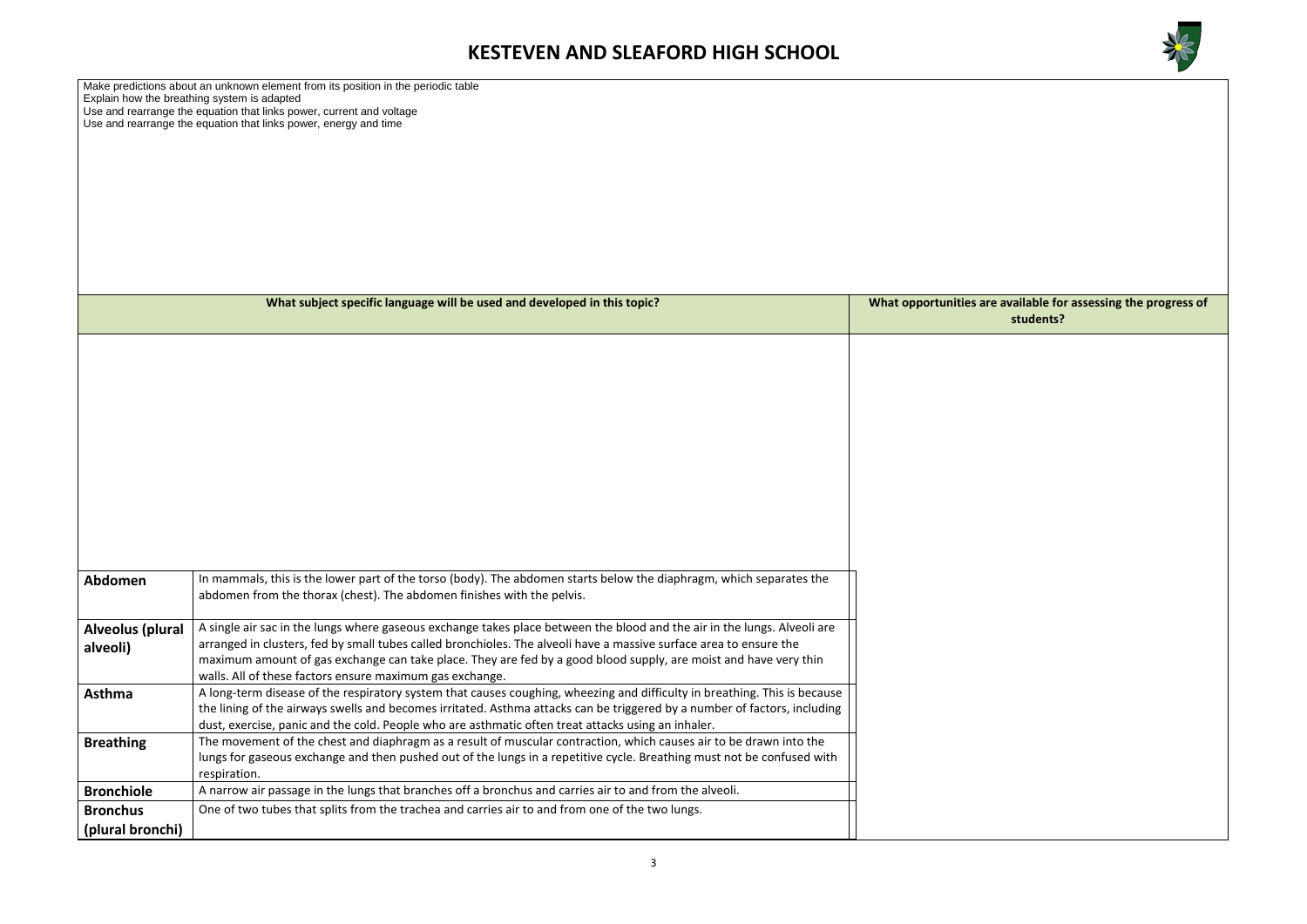

| Coronary               | The arteries that carry blood to the heart muscle itself. Like all muscle tissue, the heart needs a good supply of oxygen    |
|------------------------|------------------------------------------------------------------------------------------------------------------------------|
| arteries               | and glucose, and these are carried by the coronary arteries. A clot that finds its way into a coronary artery will cause a   |
|                        | blockage, and this results in a heart attack.                                                                                |
| Deoxygenated           | Blood that is low in oxygen. This is usually because it has given the oxygen it was carrying to tissues that needed it for   |
| blood                  | respiration, for example muscle or brain cells. The deoxygenated blood returns to the right side of the heart via the veins. |
|                        | It is then pumped to the lungs via the pulmonary artery, where it is re-oxygenated.                                          |
|                        |                                                                                                                              |
| <b>Diaphragm</b>       | A sheet of muscle that separates the thorax (chest) from the abdomen. It is responsible for the mechanism of breathing       |
|                        | when you are not exercising. As it contracts, it flattens and this increases the volume inside the chest, decreasing the     |
|                        | pressure and drawing air into the lungs. During exercise, the diaphragm works in the same way, but muscles in the            |
|                        | ribcage also work, lifting the ribs to further increase the volume of the chest.                                             |
| <b>Diffusion</b>       | Movement of particles from an area where they are in high concentration to an area where they are less concentrated.         |
| <b>Gas exchange</b>    | In the lungs, gas exchange takes place across the respiratory membrane of the alveoli. Oxygen passes from the air into       |
|                        | the blood, and carbon dioxide moves in the opposite direction.                                                               |
|                        | In plants, gas exchange takes place when carbon dioxide diffuses into the leaf through the stomata. Oxygen is able to        |
|                        | diffuse out of the leaf through the stomata during daylight.                                                                 |
| Goblet cell            | A cell found in several places inside the body that produces mucus.                                                          |
|                        | For example, goblet cells are found in the lining of the trachea, the nose, the upper eyelid and the stomach and             |
|                        | intestines.                                                                                                                  |
| <b>Heart</b>           | The muscular organ that pumps blood around the body and to the lungs. The human heart has four chambers. The upper           |
|                        | chambers (called atria) collect blood returning to the heart. The lower chambers are more muscular and contract to           |
|                        | pump blood out of the heart. The right side of the heart pumps deoxygenated blood to the lungs, whereas the separate         |
|                        | left side of the heart pumps oxygenated blood to the other body tissues.                                                     |
| Lungs                  | The respiratory organs in mammals, reptiles and birds. They are found in the thorax (chest) and are where gaseous            |
|                        | exchange takes place. In the lungs, oxygen moves from the air into the blood, whereas carbon dioxide moves from the          |
|                        | blood to the air.                                                                                                            |
| <b>Mucus</b>           | A thick sticky liquid that is produced by specialised cells inside the body. Mucus contains mainly water, with some          |
|                        | proteins and carbohydrates.                                                                                                  |
|                        | Mucus is produced in the nose, and in the linings of the airways, intestines and vagina.                                     |
| Oxygenated             | Blood that is rich in oxygen. Oxygenation takes place in the lungs, so oxygenated blood will be found in the pulmonary       |
| blood                  | vein and the main arteries of the body (except the pulmonary artery). Oxygen binds to haemoglobin in the red blood           |
|                        | cells.                                                                                                                       |
| Plasma                 | The liquid component of blood that carries dissolved chemicals such as hormones, carbon dioxide and glucose. Plasma is       |
|                        | made up of water (92%) and contains dissolved proteins as well as other chemicals.                                           |
| <b>Platelets</b>       | Fragments of cells in the blood that help to form a clot if a blood vessel is damaged.                                       |
| <b>Red blood cells</b> | The specialised cells in vertebrates that carry oxygen around the body. These cells have a biconcave shape, which is like a  |
|                        | ring doughnut with the hole filled in by a thin membrane. They have no nucleus, so they can contain as much                  |
|                        | haemoglobin in the cytoplasm as possible. Oxygen molecules stick to haemoglobin, which is a protein molecule that            |
|                        | contains iron.                                                                                                               |
| <b>Thorax</b>          | The upper part of the torso (body), which contains the heart and lungs. The lowest point of the thorax is the diaphragm      |
|                        | muscle. Below the diaphragm is the abdomen.                                                                                  |
| <b>Trachea</b>         | The tube that carries air to and from the lungs. The trachea is strengthened with C-shaped pieces of cartilage, which you    |
|                        | can feel as ridges if you run your finger down the front of your neck. These prevent the trachea from collapsing under the   |
|                        | low pressure generated by your breathing movements.                                                                          |
| <b>White blood</b>     | Cells that are found in the blood and play an important role in the immune system.                                           |
| cells                  | There are many types of white blood cell. Two are phagocytes and lymphocytes.                                                |
|                        |                                                                                                                              |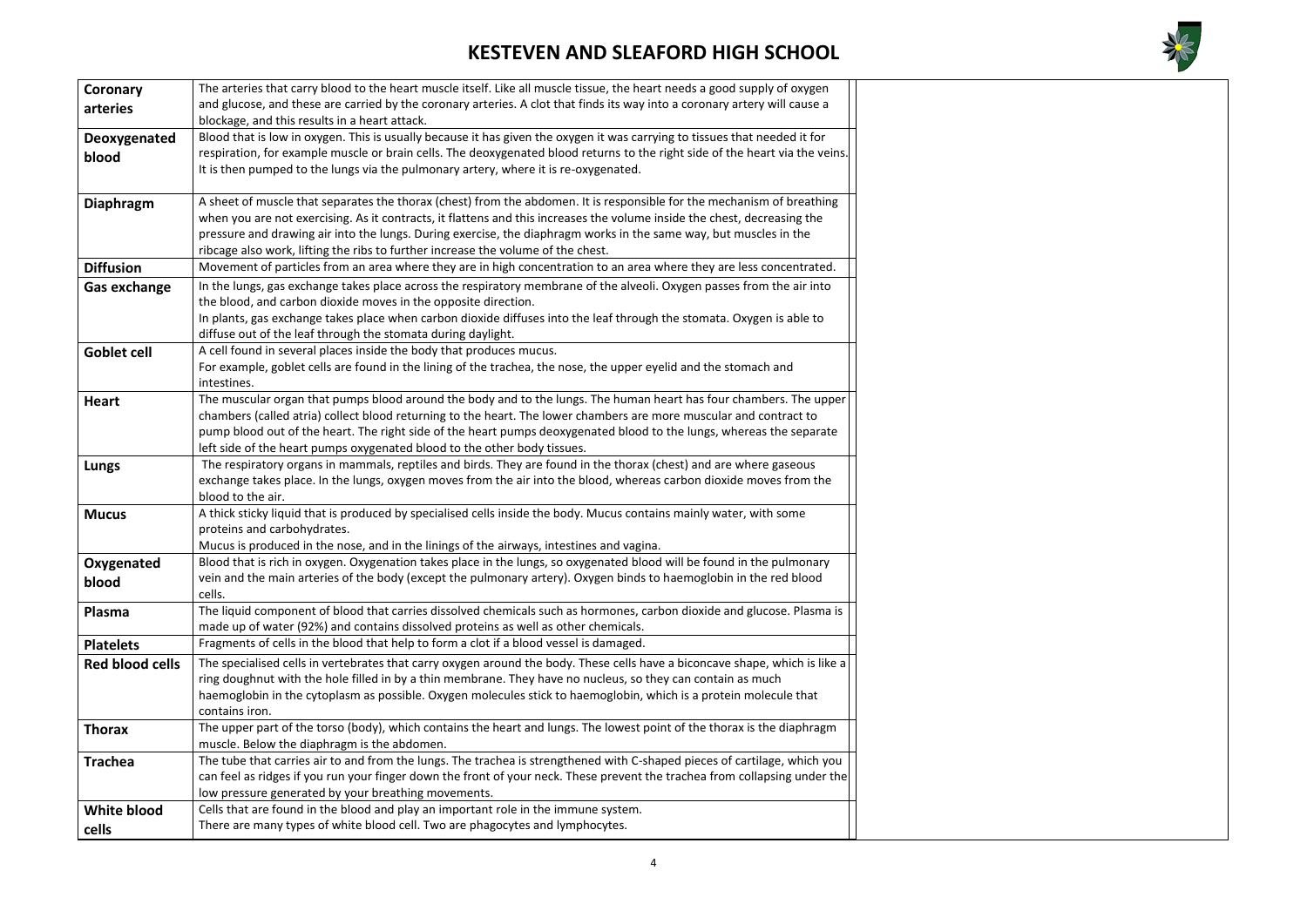

| <b>Atom</b>                     | The smallest particle of an element. An atom contains a central nucleus (which holds protons and neutrons) and this is<br>surrounded by electrons orbiting in shells (or energy levels).                                                                                                                                                                                                       |
|---------------------------------|------------------------------------------------------------------------------------------------------------------------------------------------------------------------------------------------------------------------------------------------------------------------------------------------------------------------------------------------------------------------------------------------|
| <b>Effervescence</b>            | Bubbles coming out of a solution, as can be seen when the lid is undone on a bottle of fizzy drink.                                                                                                                                                                                                                                                                                            |
| <b>Element</b>                  | A pure substance made from only one type of atom. There are approximately 100 elements and they are listed in the<br>Periodic Table.                                                                                                                                                                                                                                                           |
| <b>Properties</b>               | The characteristics of a substance that make it well suited (or poorly suited) for a particular purpose.                                                                                                                                                                                                                                                                                       |
| <b>Subatomic</b>                | Smaller than an atom, or part of an atom. There are three subatomic particles: protons and neutrons are found in the<br>nucleus, and electrons are found orbiting the nucleus                                                                                                                                                                                                                  |
| <b>Charging by</b><br>friction  | When an electrostatic charge is built up on an insulator due to a rubbing motion. The friction between the objects causes<br>electrons to be ripped off the atoms of one object, making it positively charged. These electrons are added to the other<br>object, making it negatively charged.                                                                                                 |
| <b>Charging by</b><br>induction | When an electrostatic charge is created in an object because it is placed near to a positively or negatively charged object.<br>A negatively charged object will repel electrons from a nearby insulator, making the side of that insulator nearest to the<br>charged object positive and the far side negative. The two objects will then be attracted.                                       |
| <b>Electric current</b><br>(1)  | The rate of flow of electric charge. The unit of current is the ampere, or amp (A) for short. One amp is one coulomb of<br>charge flowing every second                                                                                                                                                                                                                                         |
| <b>Electric field</b>           | The area around a charged object where the electrostatic force can be felt.                                                                                                                                                                                                                                                                                                                    |
| Electrostatic<br>force          | A non-contact force that acts between particles or objects that have electrical charges. If the charges are the same, the<br>objects or particles will repel. If the charges are opposite, the objects or particles will be attracted.                                                                                                                                                         |
| Kilowatt-hour<br>(kWh)          | A unit of energy consumption in domestic electricity. The kilowatt-hour is abbreviated to kWh. It is also called a 'unit'<br>when paying for your electricity bill. One kilowatt-hour is the amount of electrical energy that is transferred when an<br>appliance that is rated at 1 kW is used constantly for 1 hour. This is a lot of electrical energy - equivalent to<br>3 600 000 joules! |
| Non-contact<br>force            | A force between two objects that can affect them even when they are not touching.                                                                                                                                                                                                                                                                                                              |
| Potential<br>difference (p.d.)  | Also called the voltage, this is the energy that a cell or battery gives to the charge that it pushes round a circuit. The p.d.<br>is measured in volts, V. One volt is equivalent to one joule of energy per coulomb of charge.                                                                                                                                                               |
| <b>Static electricity</b>       | A difference in electrical charge between two objects (or two parts of an object) that remain stationary. As the potential<br>difference (p.d.) between the two objects increases, the static electricity may be discharged as a spark.                                                                                                                                                        |
|                                 |                                                                                                                                                                                                                                                                                                                                                                                                |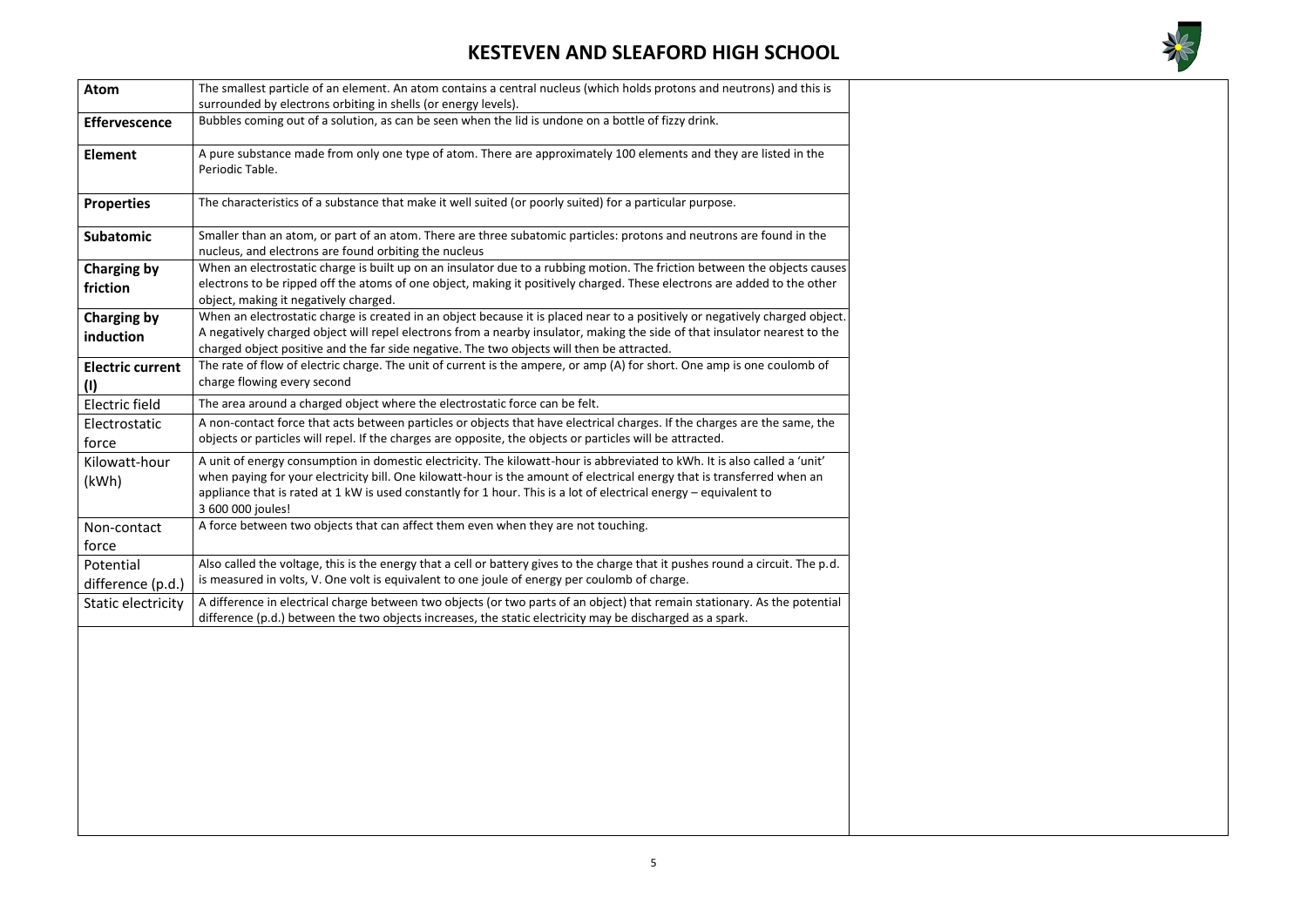

**Intent – Concepts**

| <b>Lesson title</b> | <b>Learning</b> | <b>Higher level</b> | <b>Suggested activities and resources</b> |
|---------------------|-----------------|---------------------|-------------------------------------------|
|                     | challenge       | challenge           |                                           |
| <b>B8.7 L1 The</b>  | Can I           | Can I explain       |                                           |
| breathing           | describe the    | how the             |                                           |
| system              | structure of    | breathing           |                                           |
|                     | the breathing   | system is           |                                           |
|                     | system?         | adapted?            |                                           |
|                     | Can I           |                     |                                           |
|                     | describe the    |                     |                                           |
|                     | symptoms of     |                     |                                           |
|                     | asthma?         |                     |                                           |
| <b>B8.7 L2 Gas</b>  | Can I           | Can I describe      |                                           |
| Exchange            | describe how    | how gas             |                                           |
|                     | gases diffuse   | exchange            |                                           |
|                     | to and from     | occurs in other     |                                           |
|                     | our blood in    | organisms?          |                                           |
|                     | our lungs?      |                     |                                           |
|                     |                 |                     |                                           |
| B8.7 L3             | Can I           | Can I explain       |                                           |
| <b>Breathing</b>    | describe how    | how the lungs       |                                           |
|                     | we breathe?     | are adapted         |                                           |
|                     |                 | for their           |                                           |
|                     |                 | function            |                                           |
| <b>B8.7 L4 The</b>  | Can I           | Can I describe      |                                           |
| heart               | describe the    | the four            |                                           |
|                     | structure of    | components          |                                           |
|                     | the heart and   |                     |                                           |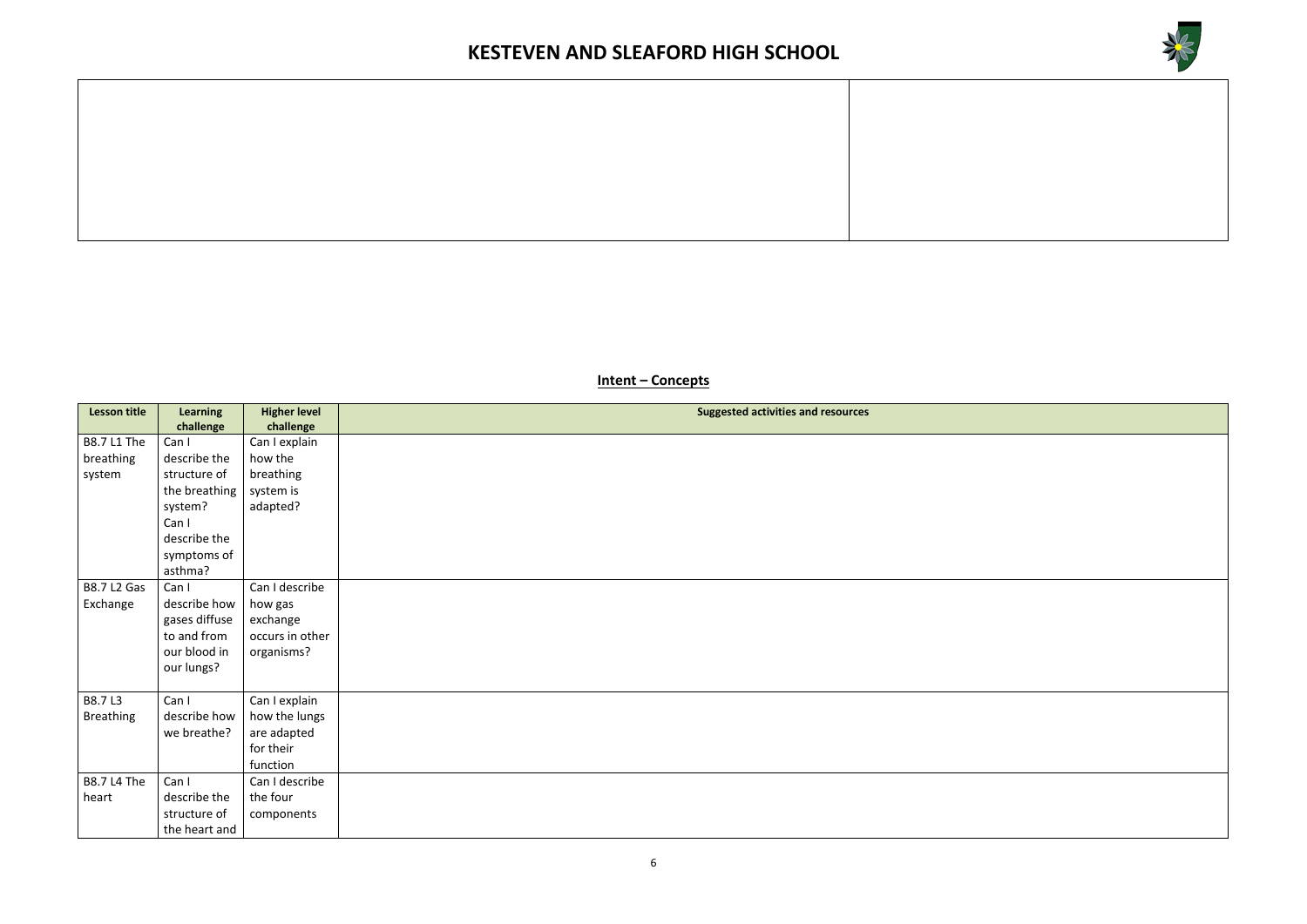



|                                               | how it<br>works?                                                                                                                                                                                | that make up<br>our blood?                                                                                            |  |
|-----------------------------------------------|-------------------------------------------------------------------------------------------------------------------------------------------------------------------------------------------------|-----------------------------------------------------------------------------------------------------------------------|--|
|                                               |                                                                                                                                                                                                 |                                                                                                                       |  |
| C8.7 L1 A<br>guided tour                      | Can I identify<br>the groups<br>and periods on<br>the Periodic<br>Table?<br>Can I describe<br>that elements<br>in the same<br>group have<br>similar<br>properties?                              | Can I explain,<br>in terms of<br>electron<br>configuration,<br>the reason for<br>similar<br>properties.               |  |
| C8.7 L2<br>Spotting<br>Patterns               | Can I describe<br>how the<br>electron<br>structure of an<br>atom is linked<br>to its chemical<br>properties and<br>its place on<br>the Periodic<br>Table?                                       | Can I describe<br>how some<br>metals react<br>with cold water<br>and link this to<br>their electron<br>configuration? |  |
| C8.7L3<br>Developing<br>the periodic<br>table | Can I describe<br>how ideas<br>about<br>classifying<br>elements<br>changed over<br>time?<br>Can I describe<br>the main<br>contributions<br>made by<br>Döbereiner,<br>Newlands and<br>Mendeleev? | Can I explain<br>how<br>Mendeleev<br>was able to<br>make<br>predictions<br>about<br>undiscovered<br>elements.         |  |
| C8.7 L4<br>Predicting<br>Patterns             | Can I describe<br>the properties<br>of the<br>elements in<br>group 7?                                                                                                                           | Can I make<br>predictions<br>about an<br>unknown<br>element from its<br>position in the<br>periodic table?            |  |